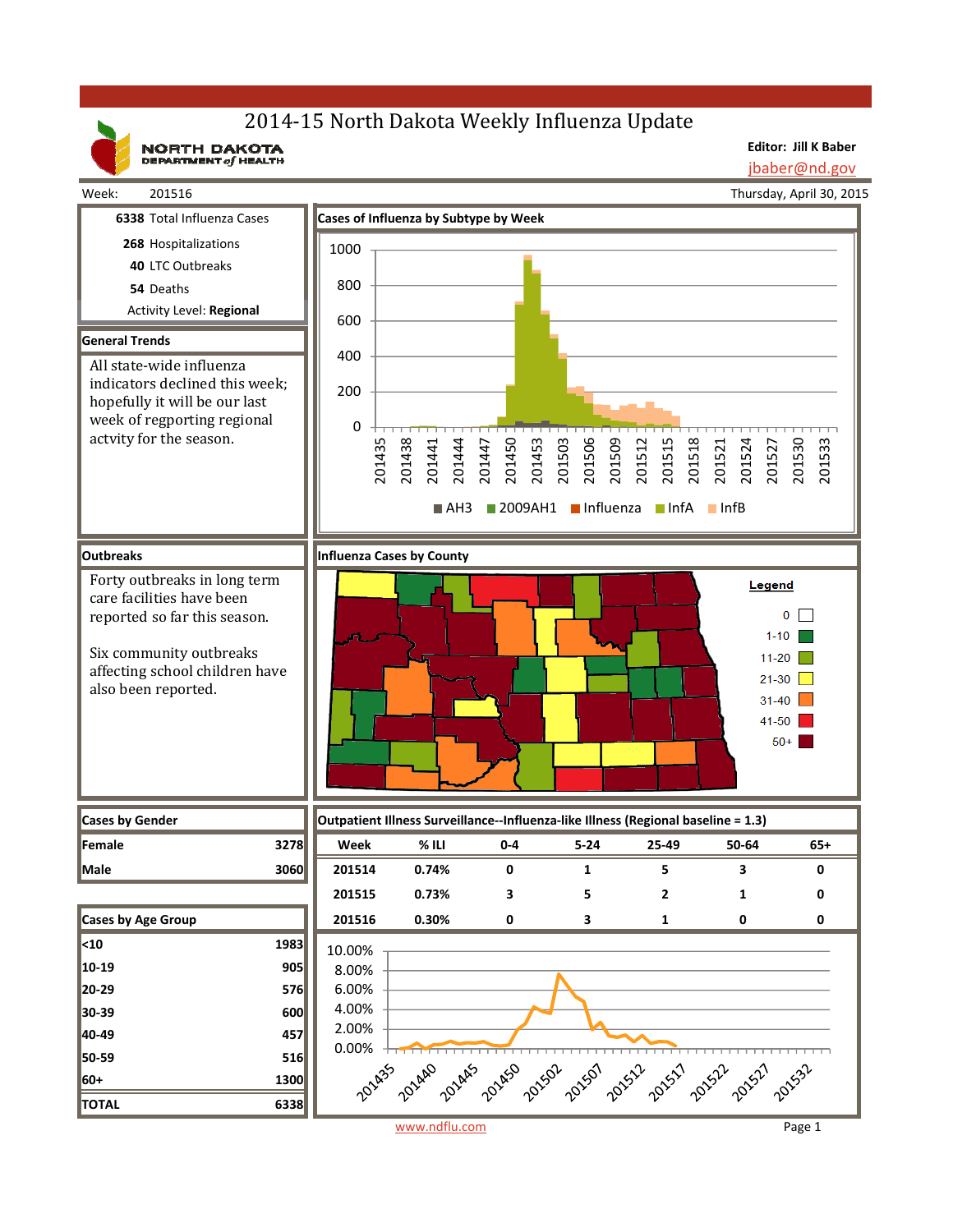## 2013‐14 North Dakota Weekly Influenza Update

**NORTH DAKOTA**<br>DEPARTMENT of HEALTH

#### Week: 201516





### Thursday, April 30, 2015 **North Dakota Syndromic Surveillance‐‐Influenza‐like Illness (ILI)**

The percent of visits for ILI this week in our syndromic surveillance system **decreased** to **0.30**% this week due to application issues. Syndromic surviellance data includes hospital and walk-in clinic data from facilities across North Dakota, as well as ND data we receive from the Department of Defense. 

### **Sentinal Laboratory Surviellance**

Percent positivity of influenza testing at sentinel laboratories decreased this week to **13.95**%. 

\*These data do not represent all laboratory results for influenza.



Percent positivity for RSV **decreased** to **6.19**% this week.

#### **National Statistics:**

National influenza activity and surveillance information is available from the CDC FluView website at: http://www.cdc.gov/flu/weekly/, and is updated every Friday.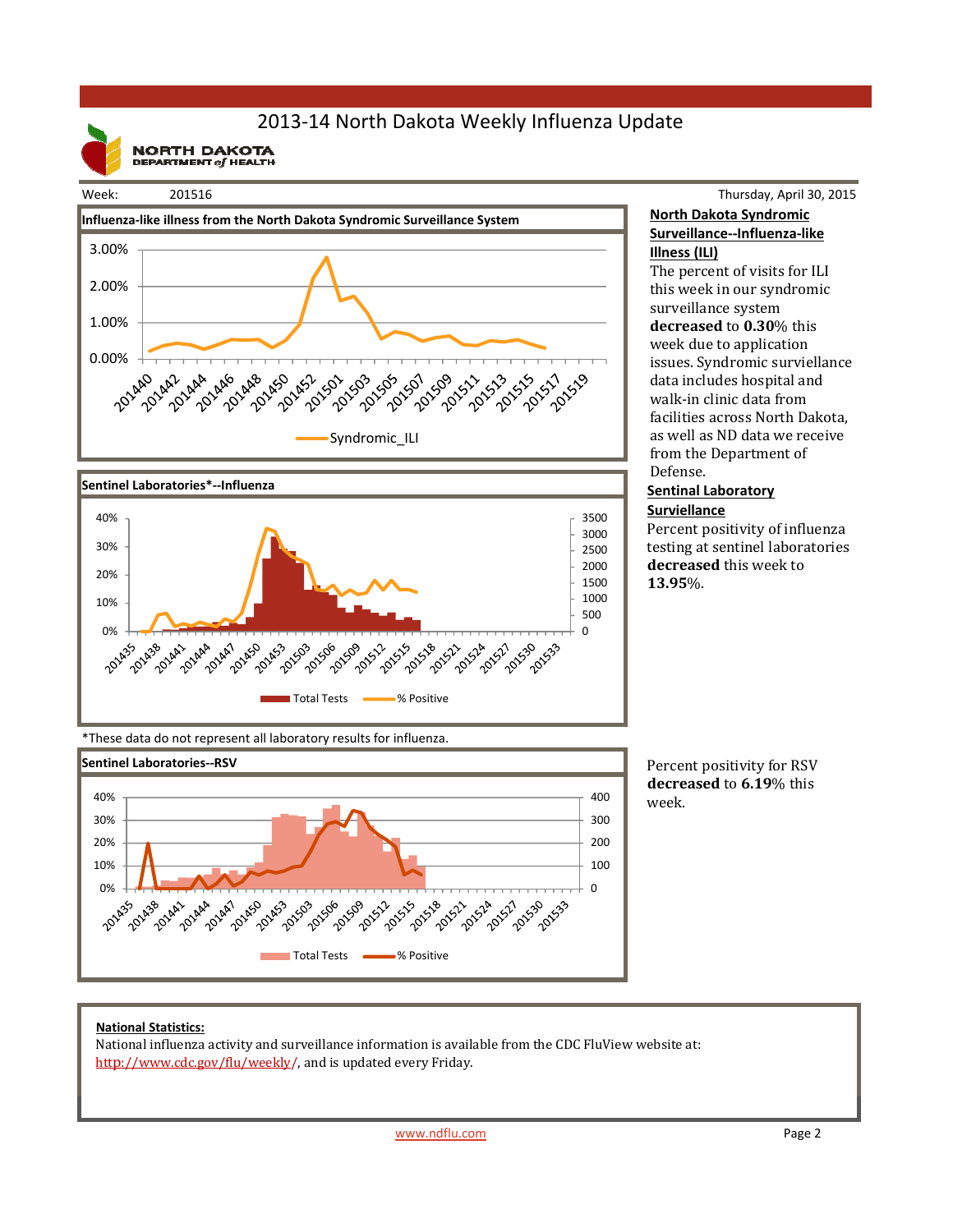## 2013‐14 North Dakota Weekly Influenza Update



**NORTH DAKOTA** DEPARTMENT  $of$  HEALTH